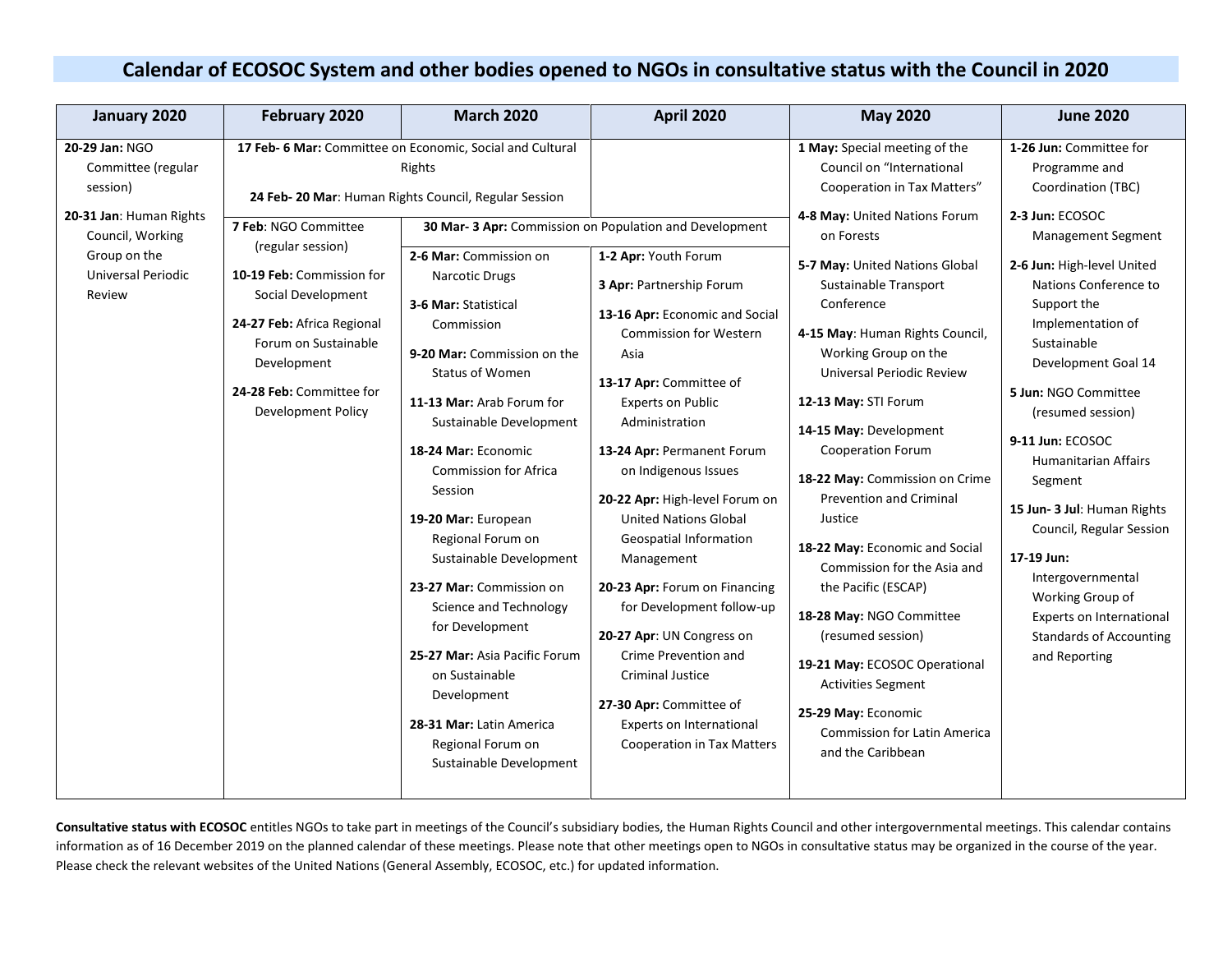| <b>July 2020</b>                                                                                                                                                                                          | August 2020                                                                            | September 2020                                                                                                                 | October 2020                                                                             | November 2020                                                                           | December 2020                                                                                                                                                                                                               |
|-----------------------------------------------------------------------------------------------------------------------------------------------------------------------------------------------------------|----------------------------------------------------------------------------------------|--------------------------------------------------------------------------------------------------------------------------------|------------------------------------------------------------------------------------------|-----------------------------------------------------------------------------------------|-----------------------------------------------------------------------------------------------------------------------------------------------------------------------------------------------------------------------------|
| 6 Jul: ECOSOC Integration<br>Segment<br>7-13 Jul: High-level Political<br>Forum on Sustainable<br>Development<br>14-17 Jul: High-level<br>Segment, including the 3-<br>day ministerial segment<br>of HLPF | 5-7 Aug: Committee of Experts<br>on Global Geospatial<br><b>Information Management</b> | 14 Sep - 2 Oct: Human Rights Council, Regular Session<br>28 Sep - 16 Oct: Committee on Economic, Social and Cultural<br>Rights | 20-23 Oct: Committee of<br>Experts on International<br><b>Cooperation in Tax Matters</b> | 2-13 Nov: Human Rights<br>Council, Working Group<br>on the Universal Periodic<br>Review | Dec: Commission on<br>Narcotic Drugs, Reconvened<br>Session (TBC)<br>Dec: Commission on Crime<br>Prevention and Criminal<br>Justice, Reconvened Session<br>(TBC)<br>11 Dec: ECOSOC Committee<br>of Experts on the Transport |
|                                                                                                                                                                                                           |                                                                                        |                                                                                                                                |                                                                                          |                                                                                         | of Dangerous Goods and on<br>the Globally Harmonized<br>System of Classification and<br>Labelling of Chemicals                                                                                                              |

The General Assembly may invite NGOs on consultative status to some of its high-level meetings. Please visit the website of the General Assembly for updated information.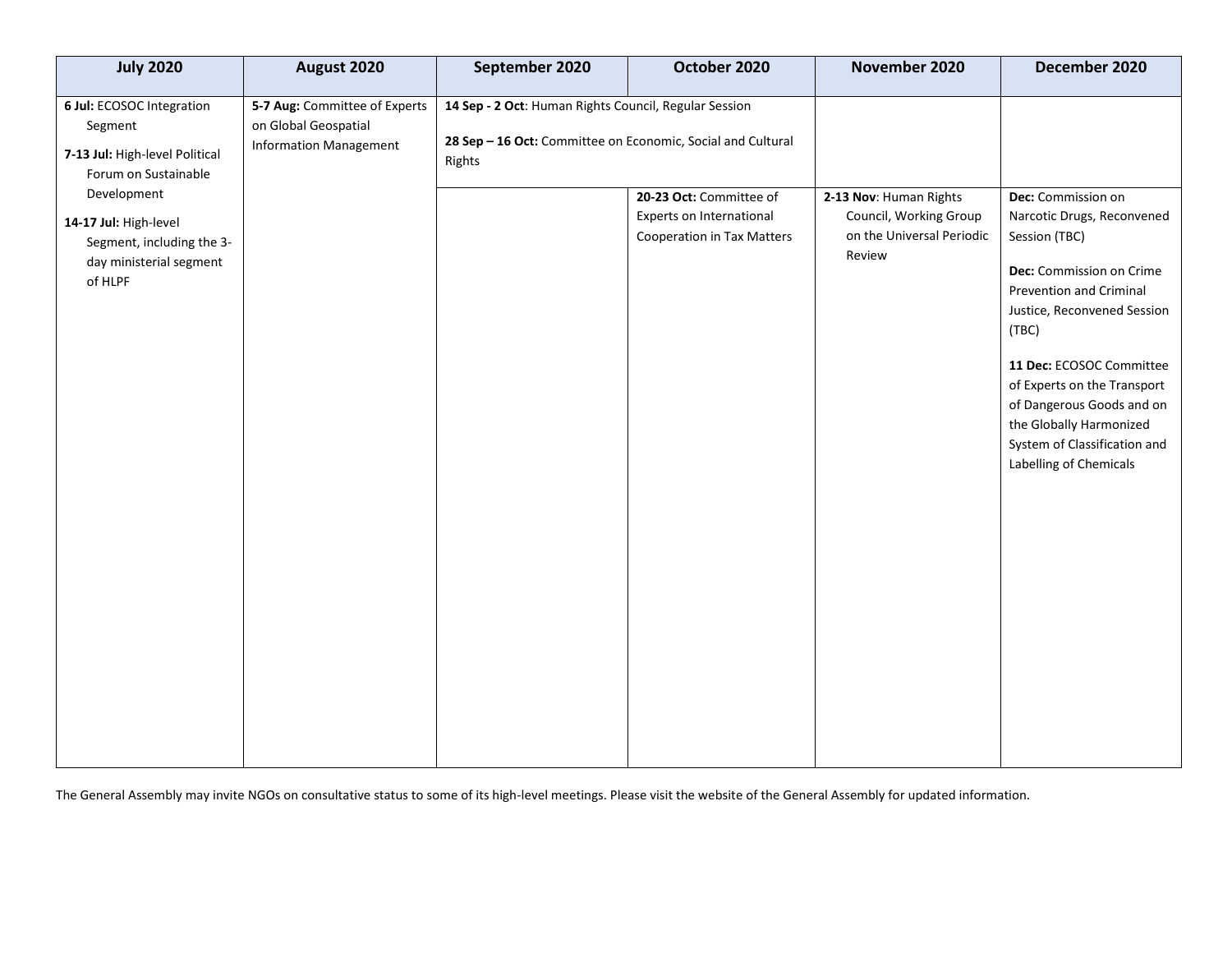| <b>Subsidiary body</b>                                                                          | Date of the session / venue                                                  | 2020 Theme/ Relevant Information<br>(if appropriate)                                                                       |  |
|-------------------------------------------------------------------------------------------------|------------------------------------------------------------------------------|----------------------------------------------------------------------------------------------------------------------------|--|
|                                                                                                 | January 2020                                                                 |                                                                                                                            |  |
| <b>Committee on Non-Governmental</b><br><b>Organizations</b>                                    | 20-29 January 2020 and 7 February 2020<br>(regular session)<br>New York, USA |                                                                                                                            |  |
| <b>Human Rights Council</b>                                                                     | 20-31 January 2020 (37th session)<br>Geneva, Switzerland                     | Working Group on the Universal Periodic<br>Review                                                                          |  |
| February 2020                                                                                   |                                                                              |                                                                                                                            |  |
| <b>Commission for Social Development</b>                                                        | 10-19 February 2020 (58 <sup>th</sup> session)<br>New York, USA              | Priority theme:<br>Affordable housing and social protection<br>systems for all to address homelessness                     |  |
| <b>Committee on Economic, Social and Cultural</b><br><b>Rights</b>                              | 17 February – 6 March 2020 (67 <sup>th</sup> session)<br>Geneva, Switzerland | The Committee will consider the following<br>State reports during the session: Belgium,<br>Benin, Guinea, Norway, Ukraine  |  |
| <b>Economic Commission for Africa (ECA) Regional</b><br><b>Forum on Sustainable Development</b> | 24-27 February 2020 (6 <sup>th</sup> session)<br>Victoria Falls, Zimbabwe    | Theme:<br>2020-2030: A Decade to Deliver a<br>Transformed and Prosperous Africa through<br>the 2030 Agenda and Agenda 2063 |  |
| <b>Committee for Development Policy</b>                                                         | 24-28 February 2020 (22 <sup>nd</sup> session)<br>New York, USA              |                                                                                                                            |  |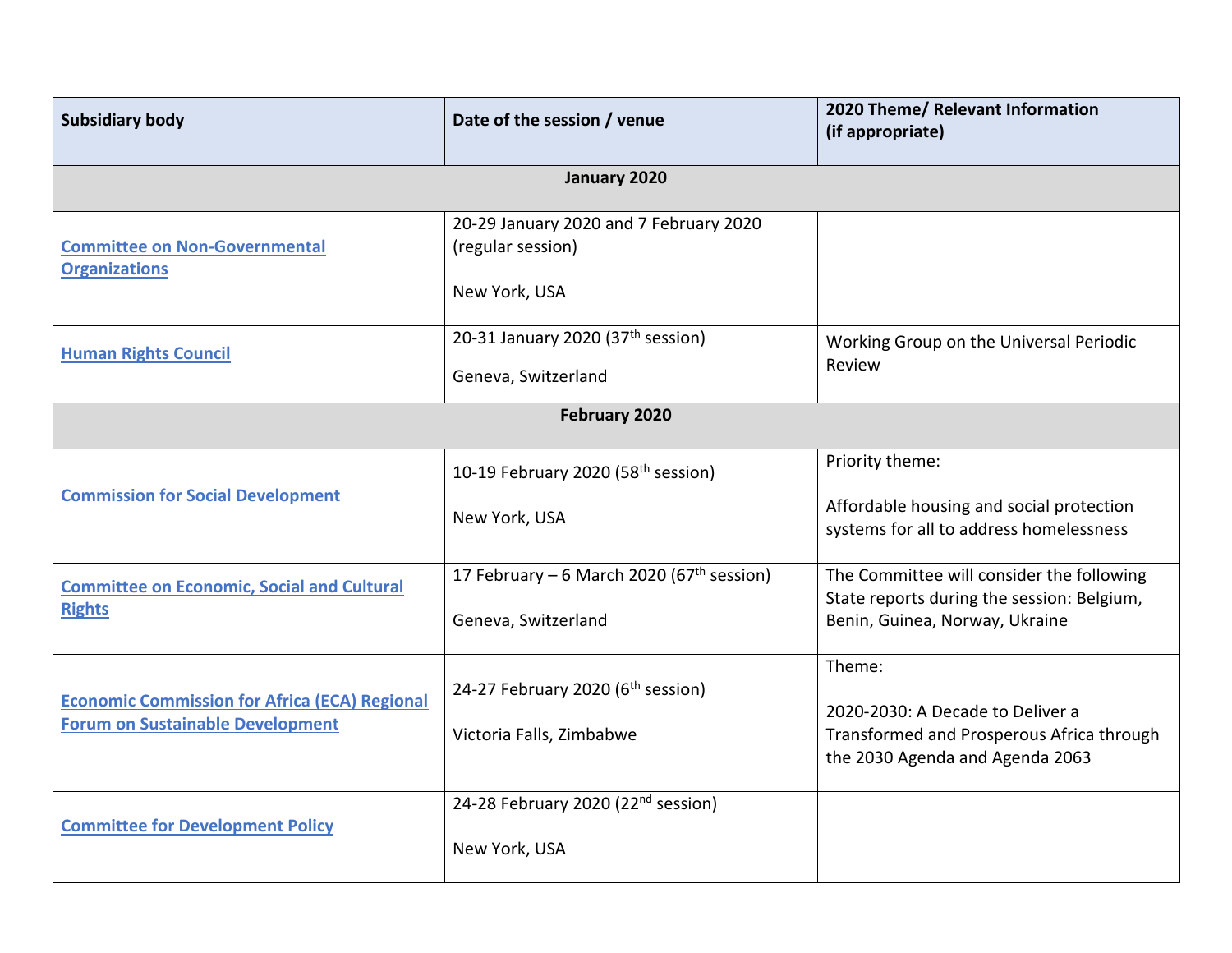|                                                                                                 | 24 February - 20 March 2020 (43rd regular  |                                                                                                                                |
|-------------------------------------------------------------------------------------------------|--------------------------------------------|--------------------------------------------------------------------------------------------------------------------------------|
| <b>Human Rights Council</b>                                                                     | session)                                   |                                                                                                                                |
|                                                                                                 | Geneva, Switzerland                        |                                                                                                                                |
|                                                                                                 | <b>March 2020</b>                          |                                                                                                                                |
|                                                                                                 | 2-6 March 2020 (tentative) (63rd session)  |                                                                                                                                |
| <b>Commission on Narcotic Drugs</b>                                                             | Vienna, Austria                            |                                                                                                                                |
|                                                                                                 | 3-6 March 2020 (51 <sup>st</sup> session)  |                                                                                                                                |
| <b>Statistical Commission</b>                                                                   | New York, USA                              |                                                                                                                                |
|                                                                                                 | 9-20 March 2020 (64 <sup>th</sup> session) | The main focus of the session will be on the<br>review and appraisal of the implementation                                     |
| <b>Commission on the Status of Women</b>                                                        | New York, USA                              | of the Beijing Declaration and Platform for<br>Action and the outcomes of the 23rd special<br>session of the General Assembly. |
| <b>Economic and Social Commission for Western</b>                                               | 11-13 March 2020                           | Regional Forum on Sustainable Development                                                                                      |
| <b>Asia (ESCWA) Regional Forum on Sustainable</b><br><b>Development</b>                         | Beirut, Lebanon                            | for the ESCWA Region                                                                                                           |
| <b>53rd Session of the Economic Commission for</b>                                              | 18-24 March 2020 (53rd session)            | Theme:                                                                                                                         |
| <b>Africa (ECA)</b>                                                                             | Addis Ababa, Ethiopia                      | Africa's sustainable industrialization and<br>diversification in the digital era                                               |
| <b>Economic Commission for Europe (ECE) Regional</b><br><b>Forum on Sustainable Development</b> | 19-20 March 2020                           | Regional Forum on Sustainable Development                                                                                      |
|                                                                                                 | Geneva, Switzerland                        | for the ECE Region                                                                                                             |
|                                                                                                 |                                            |                                                                                                                                |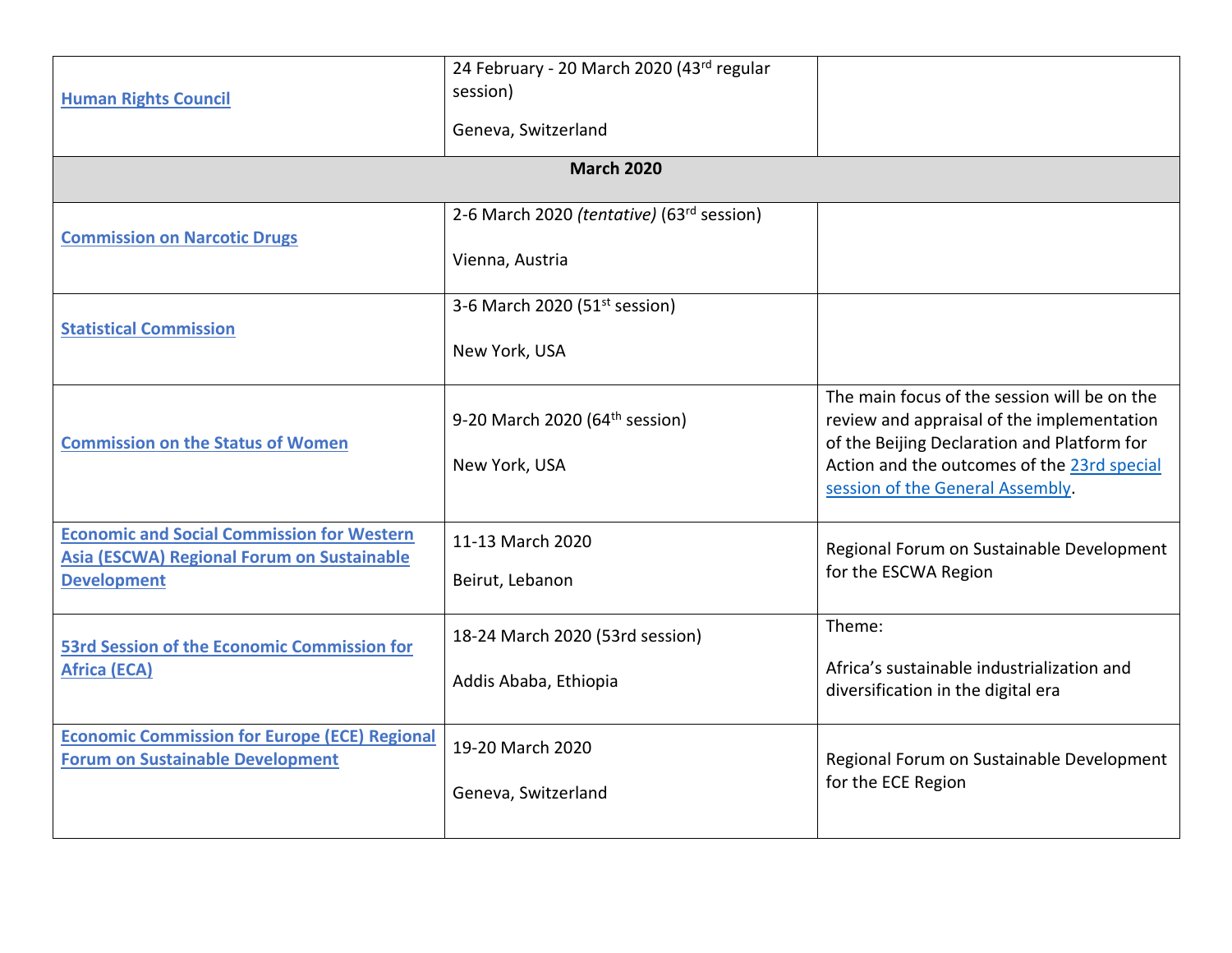| <b>Commission on Science and Technology for</b><br><b>Development</b>                                                                | 23-27 March 2020 (23rd session)<br>Geneva, Switzerland                | The Commission will address two priority<br>themes:<br>1. Harnessing rapid technological<br>change for inclusive and sustainable<br>development.<br>2. Exploring space technologies for<br>sustainable development and the<br>benefits of international research<br>collaboration in this context. |
|--------------------------------------------------------------------------------------------------------------------------------------|-----------------------------------------------------------------------|----------------------------------------------------------------------------------------------------------------------------------------------------------------------------------------------------------------------------------------------------------------------------------------------------|
| <b>Economic and Social Commission for Asia and</b><br>the Pacific (ESCAP) Regional Forum on<br><b>Sustainable Development</b>        | 25-27 March 2020<br>Bangkok, Thailand                                 | Regional Forum on Sustainable Development                                                                                                                                                                                                                                                          |
| <b>Economic Commission for Latin America and the</b><br><b>Caribbean (ECLAC) Regional Forum on</b><br><b>Sustainable Development</b> | 28-31 March 2020<br>Havana, Cuba                                      | Regional Forum on Sustainable Development                                                                                                                                                                                                                                                          |
| <b>Commission on Population and Development</b>                                                                                      | 30 March $-$ 3 April 2020 (53 <sup>rd</sup> session)<br>New York, USA | Population, food security, nutrition and<br>sustainable development                                                                                                                                                                                                                                |
|                                                                                                                                      | <b>April 2020</b>                                                     |                                                                                                                                                                                                                                                                                                    |
| <b>Youth Forum</b>                                                                                                                   | 1-2 April 2020<br>New York, USA                                       | The ECOSOC Youth Forum 2020 will be<br>guided by the HLPF 2020 theme:<br>"Accelerated Action and Transformative<br>Pathways: realizing the decade of action and<br>delivery for sustainable development"                                                                                           |
| <b>Partnership Forum</b>                                                                                                             | 3 April 2020<br>New York, USA                                         | Theme:                                                                                                                                                                                                                                                                                             |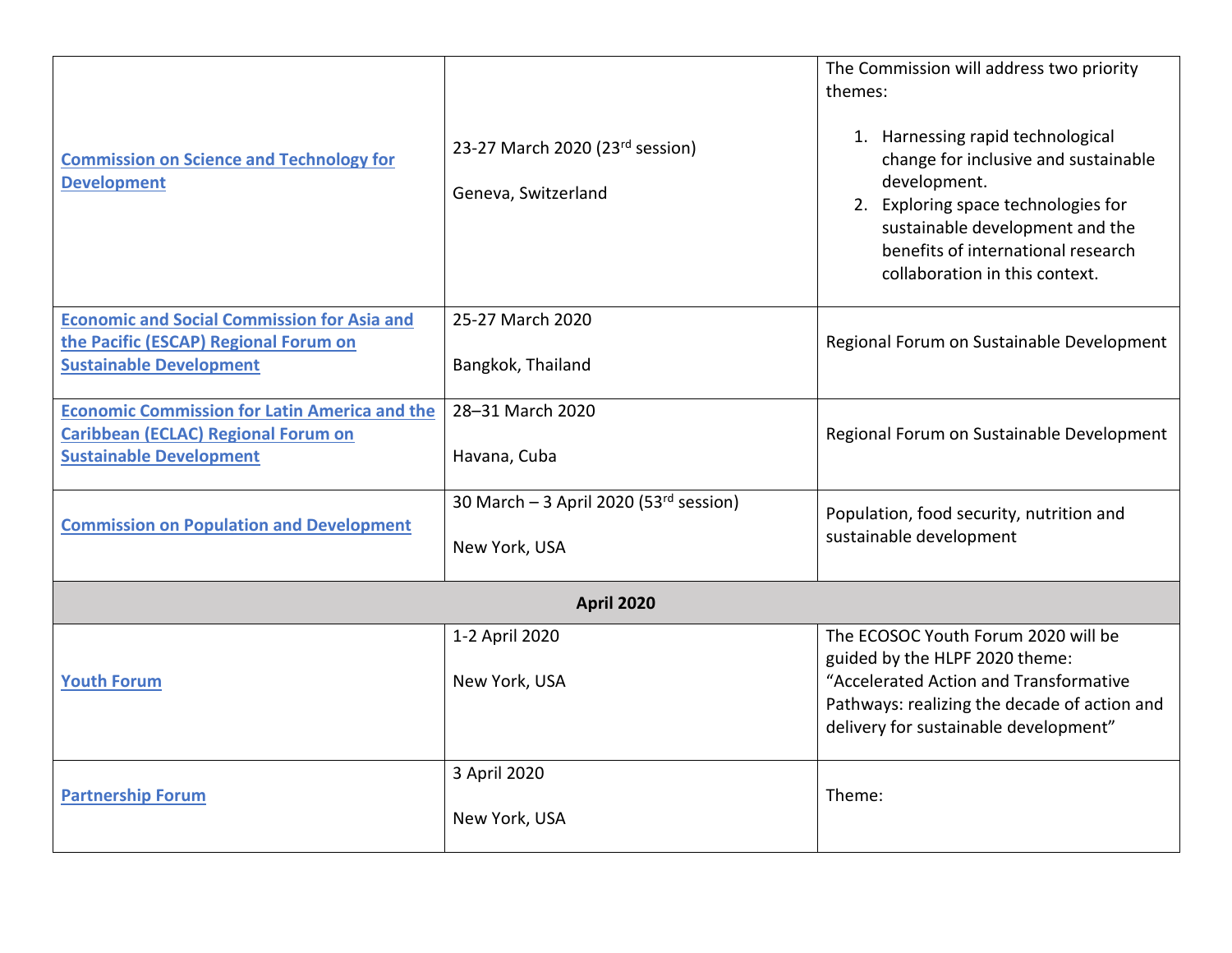|                                                                                                          |                                                                                                | Accelerated action and transformative<br>pathways: realizing the decade of action and<br>delivery for sustainable development          |
|----------------------------------------------------------------------------------------------------------|------------------------------------------------------------------------------------------------|----------------------------------------------------------------------------------------------------------------------------------------|
| <b>31st Ministerial Session of the Economic and</b><br><b>Social Commission for Western Asia (ESCWA)</b> | 13-16 April 2020 (31 <sup>st</sup> ministerial session)<br>Tunis, Tunisia                      |                                                                                                                                        |
| <b>Committee of Experts on Public Administration</b><br>(CEPA)                                           | 13-17 April 2020 (19 <sup>th</sup> session)<br>New York, USA                                   |                                                                                                                                        |
| <b>Permanent Forum on Indigenous Issues</b>                                                              | 13 - 24 April 2020 (19 <sup>th</sup> session)<br>New York, USA                                 | Theme:<br>Peace, justice and strong institutions: the<br>role of indigenous peoples in implementing<br>Sustainable Development Goal 16 |
| <b>High-level Forum on United Nations Global</b><br><b>Geospatial Information Management</b>             | 20-22 April 2020 (6 <sup>th</sup> session)<br>University of London, Windsor, United<br>Kingdom | Theme:<br>Changing the World - Geospatially                                                                                            |
| <b>ECOSOC Forum on Financing for Development</b><br>follow-up                                            | 20-23 April 2020<br>New York, USA                                                              |                                                                                                                                        |
| <b>United Nations Congress on Crime Prevention</b><br>and Criminal Justice                               | 20-27 April 2020 (14 <sup>th</sup> session)<br>Kyoto, Japan                                    | Theme:<br>Advancing crime prevention, criminal justice<br>and the rule of law: towards the<br>achievement of the 2030 Agenda           |
| <b>Committee of Experts on International</b><br><b>Cooperation in Tax Matters</b>                        | 27-30 April 2020 (20 <sup>th</sup> session)<br>New York, USA                                   |                                                                                                                                        |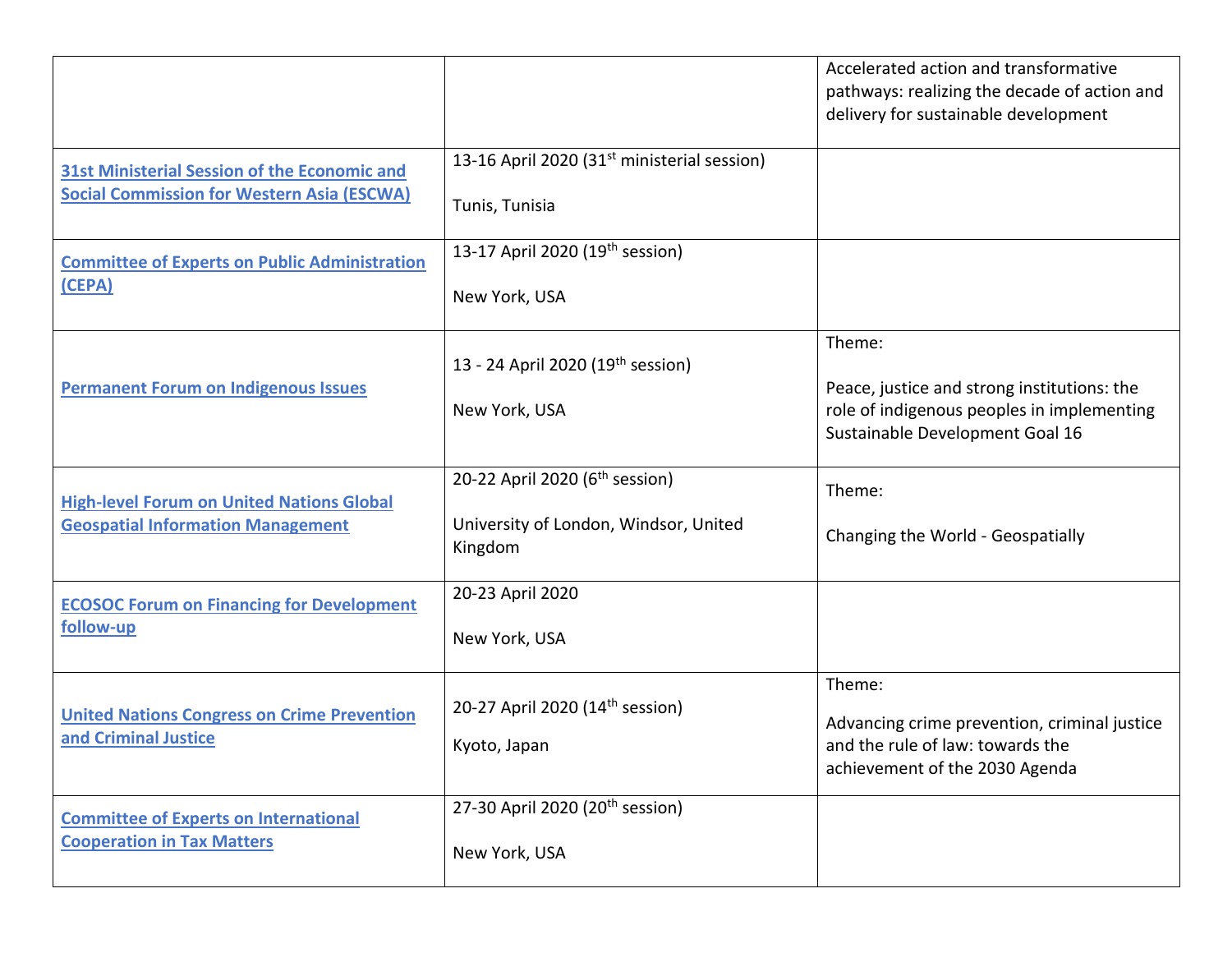|                                                                                                                         | <b>May 2020</b>                                                 |                                                                                                                                                                                                                                                                                                                                                                                                                                                                |
|-------------------------------------------------------------------------------------------------------------------------|-----------------------------------------------------------------|----------------------------------------------------------------------------------------------------------------------------------------------------------------------------------------------------------------------------------------------------------------------------------------------------------------------------------------------------------------------------------------------------------------------------------------------------------------|
| <b>ECOSOC special meeting on "International</b><br><b>Cooperation in Tax Matters"</b>                                   | 1 May 2020<br>New York, USA                                     |                                                                                                                                                                                                                                                                                                                                                                                                                                                                |
| <b>United Nations Forum on Forests</b>                                                                                  | 4-8 May 2020 (15 <sup>th</sup> session)<br>New York, USA        |                                                                                                                                                                                                                                                                                                                                                                                                                                                                |
| <b>Human Rights Council</b>                                                                                             | 4-15 May 2020 (36 <sup>th</sup> session)<br>Geneva, Switzerland | Working Group on the Universal Periodic<br>Review                                                                                                                                                                                                                                                                                                                                                                                                              |
| <b>United Nations Global Sustainable Transport</b><br><b>Conference</b>                                                 | 5-7 May 2020<br>Beijing, China                                  | The Conference will provide an opportunity<br>to focus attention on the opportunities,<br>challenges and solutions towards achieving<br>sustainable transport objectives. It will follow<br>up on the first Global Sustainable Transport<br>Conference, held in 2016 in Ashgabat,<br>Turkmenistan, and is expected to indicate a<br>way forward for sustainable transport to<br>help achieve the objectives of the 2030<br>Agenda for Sustainable Development. |
| Multi-stakeholder Forum on Science,<br><b>Technology and Innovation for the Sustainable</b><br><b>Development Goals</b> | 12-13 May 2020<br>New York, USA                                 | Theme:<br>Accelerated action and transformative<br>pathways: realizing the decade of action and<br>delivery for sustainable development                                                                                                                                                                                                                                                                                                                        |
| <b>Development Cooperation Forum</b>                                                                                    | 14-15 May 2020<br>New York, USA                                 | The 2020 Development Cooperation Forum<br>will advance the strategic role of<br>development cooperation in achieving<br>sustainable development.                                                                                                                                                                                                                                                                                                               |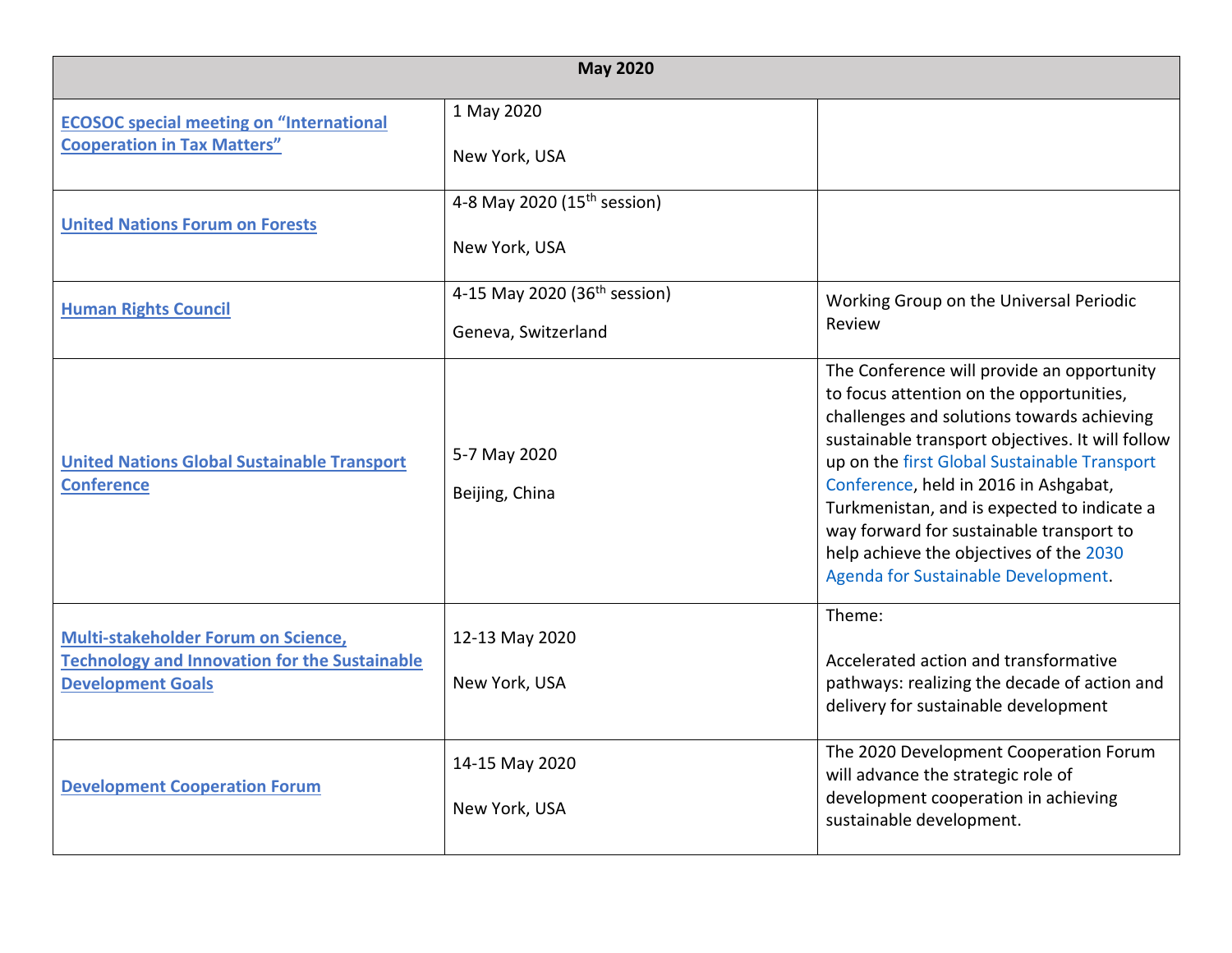| <b>Committee on Non-Governmental</b><br><b>Organizations</b>                                                                     | 18-28 May 2020 (resumed session)<br>New York, USA                        |                                                                                                                                                                                                                 |
|----------------------------------------------------------------------------------------------------------------------------------|--------------------------------------------------------------------------|-----------------------------------------------------------------------------------------------------------------------------------------------------------------------------------------------------------------|
| <b>Commission on Crime Prevention and Criminal</b><br><b>Justice (CCPCJ)</b>                                                     | 18-22 May 2020 (29 <sup>th</sup> session) (tentative)<br>Vienna, Austria | Effective measures to prevent and counter<br>the smuggling of migrants, while protecting<br>the rights of smuggled migrants, particularly<br>women and children, and those of<br>unaccompanied migrant children |
| <b>76th Session of the Economic and Social</b><br><b>Commission for Asia and the Pacific (ESCAP)</b>                             | 18 – 22 May 2020 (76 <sup>th</sup> session)<br>Bangkok, Thailand         | Promoting economic, social and<br>environmental cooperation on oceans for<br>sustainable development                                                                                                            |
| <b>ECOSOC Operational Activities Segment</b>                                                                                     | 19-21 May 2020<br>New York, USA                                          |                                                                                                                                                                                                                 |
| <b>Economic Commission for Latin America and the</b><br><b>Caribbean (ECLAC)</b>                                                 | 25-29 May 2020 (38 <sup>th</sup> session)<br>San Jose, Costa Rica        |                                                                                                                                                                                                                 |
|                                                                                                                                  | <b>June 2020</b>                                                         |                                                                                                                                                                                                                 |
| <b>Committee for Programme and Coordination</b>                                                                                  | 1-26 June 2020 (60 <sup>th</sup> session) (TBC)<br>New York, USA         |                                                                                                                                                                                                                 |
| <b>ECOSOC Management Segment</b>                                                                                                 | 2-3 June 2020<br>New York, USA                                           |                                                                                                                                                                                                                 |
| <b>High-level United Nations Conference to</b><br><b>Support the Implementation of Sustainable</b><br><b>Development Goal 14</b> | 2-6 June 2020<br>Lisbon, Portugal                                        | <b>UN Ocean Conference</b><br>Theme:                                                                                                                                                                            |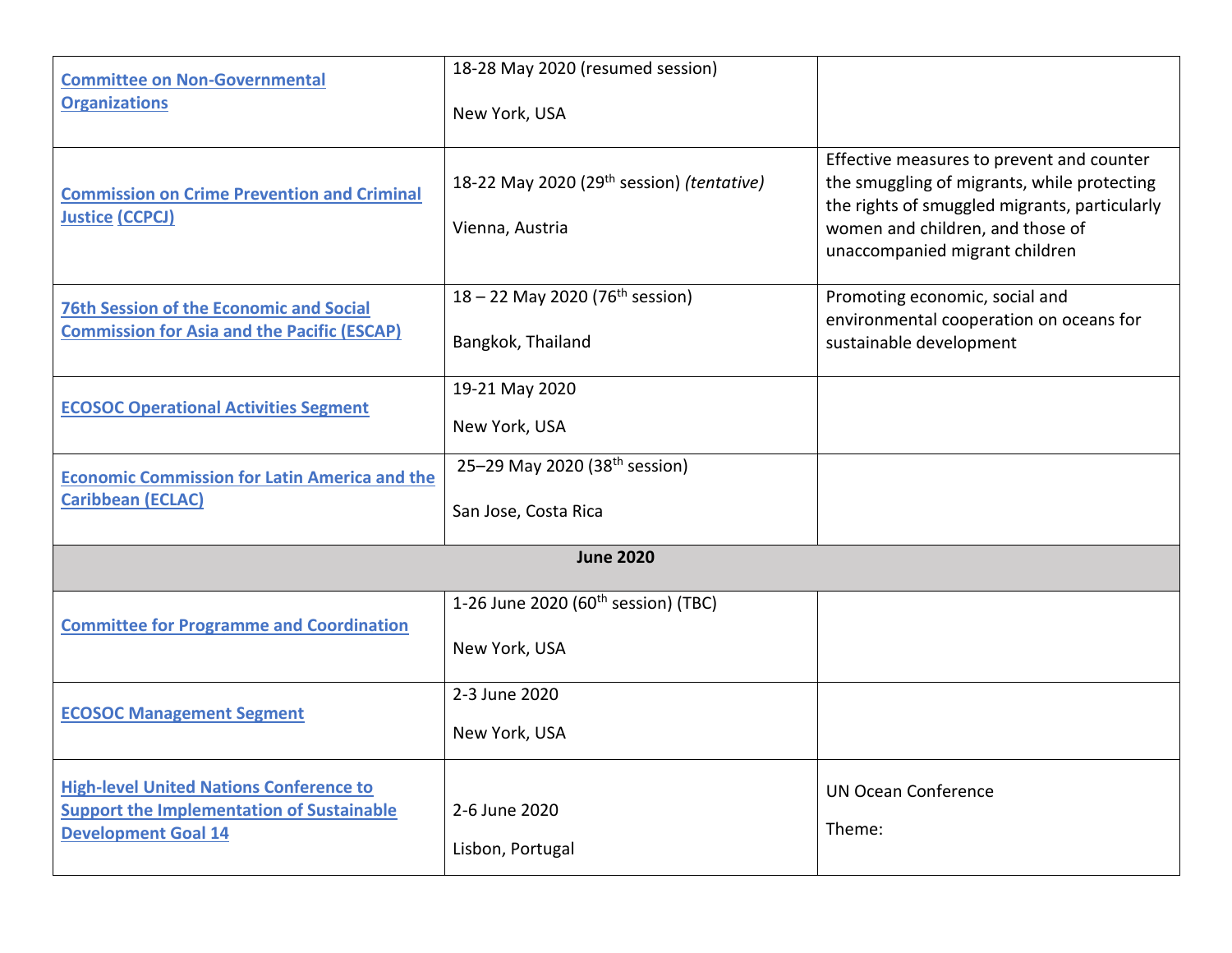|                                                                                                                       |                                                                                   | Scaling up ocean action based on science and<br>innovation for the implementation of Goal<br>14: stocktaking, partnerships and solutions                                                                                                                                                                                                                                                                      |  |
|-----------------------------------------------------------------------------------------------------------------------|-----------------------------------------------------------------------------------|---------------------------------------------------------------------------------------------------------------------------------------------------------------------------------------------------------------------------------------------------------------------------------------------------------------------------------------------------------------------------------------------------------------|--|
| <b>Committee on Non-Governmental</b><br><b>Organizations</b>                                                          | 5 June 2020 (resumed session)<br>New York, USA                                    |                                                                                                                                                                                                                                                                                                                                                                                                               |  |
| <b>ECOSOC Humanitarian Affairs Segment</b>                                                                            | 9-11 June 2020<br>New York, USA                                                   |                                                                                                                                                                                                                                                                                                                                                                                                               |  |
| <b>Human Rights Council</b>                                                                                           | 15 June $-$ 3 July 2020 (44 <sup>th</sup> regular session)<br>Geneva, Switzerland |                                                                                                                                                                                                                                                                                                                                                                                                               |  |
| <b>Intergovernmental Working Group of Experts</b><br>on International Standards of Accounting and<br><b>Reporting</b> | 17-19 June 2020 (37 <sup>th</sup> session)<br>Geneva, Switzerland                 | The main agenda items for the thirty-seventh<br>session are as follows:<br>1. Enhancing the comparability of<br>sustainability reporting: Selection of<br>core indicators for entity reporting on<br>the contribution towards the<br>attainment of the Sustainable<br>Development Goals.<br>2. Climate-related financial disclosures<br>in mainstream entity reporting: good<br>practices and key challenges. |  |
| <b>July 2020</b>                                                                                                      |                                                                                   |                                                                                                                                                                                                                                                                                                                                                                                                               |  |
| <b>ECOSOC Integration Segment</b>                                                                                     | 6 July 2020<br>New York, USA                                                      | Theme:                                                                                                                                                                                                                                                                                                                                                                                                        |  |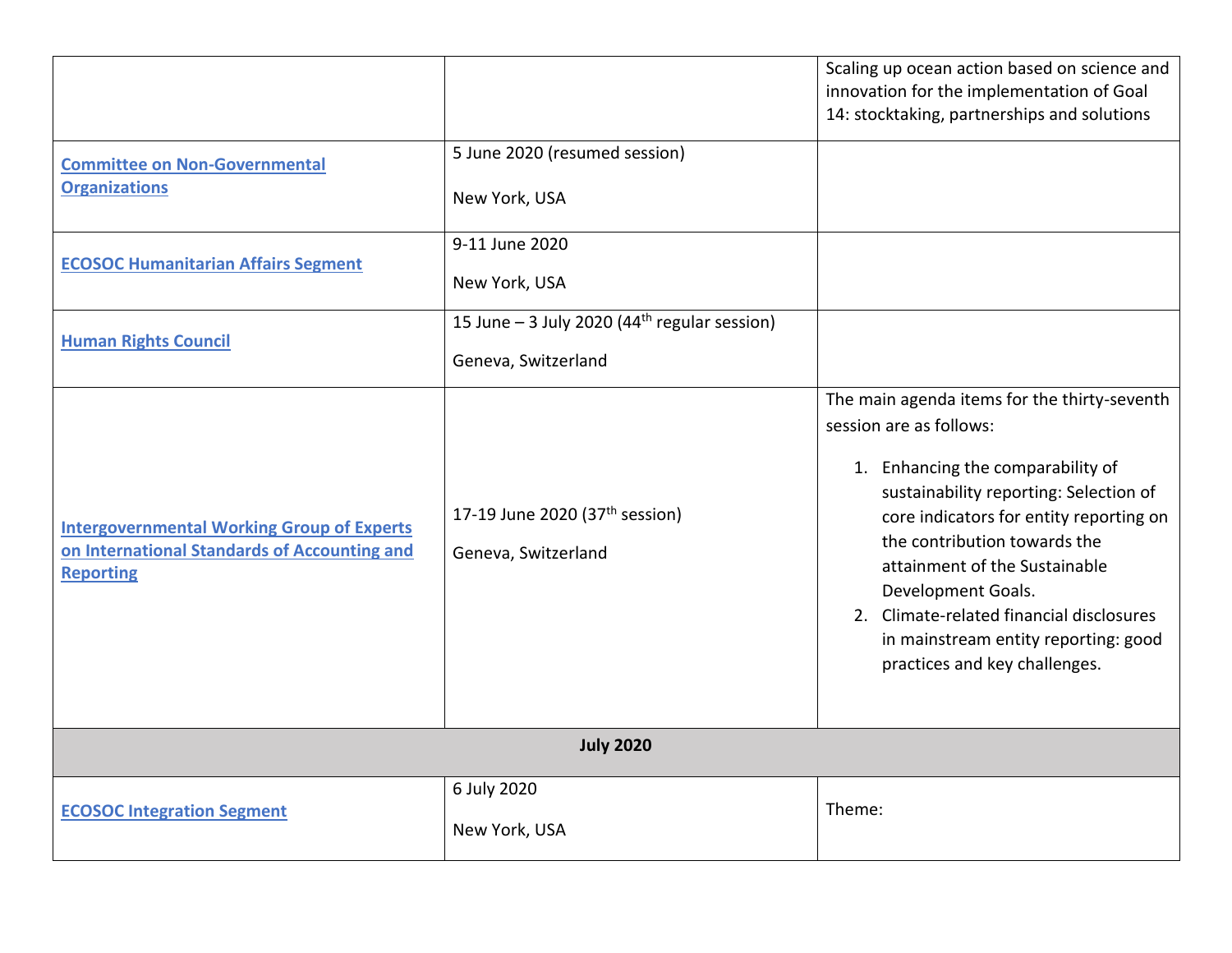|                                                                                                                                                         |                                                             | Accelerated action and transformative<br>pathways: realizing the decade of action and                                                                                                                                                                                                                                                                                                                                                                                                                                                                                                                                                                                                                                                                                                                                    |  |
|---------------------------------------------------------------------------------------------------------------------------------------------------------|-------------------------------------------------------------|--------------------------------------------------------------------------------------------------------------------------------------------------------------------------------------------------------------------------------------------------------------------------------------------------------------------------------------------------------------------------------------------------------------------------------------------------------------------------------------------------------------------------------------------------------------------------------------------------------------------------------------------------------------------------------------------------------------------------------------------------------------------------------------------------------------------------|--|
|                                                                                                                                                         |                                                             | delivery for sustainable development                                                                                                                                                                                                                                                                                                                                                                                                                                                                                                                                                                                                                                                                                                                                                                                     |  |
| <b>High-level Political Forum on Sustainable</b><br><b>Development</b>                                                                                  | 7-13 July 2020<br>New York, USA                             | Theme:<br>Accelerated action and transformative<br>pathways: realizing the decade of action and<br>delivery for sustainable development                                                                                                                                                                                                                                                                                                                                                                                                                                                                                                                                                                                                                                                                                  |  |
| <b>ECOSOC High-level Segment, including the</b><br>three-day ministerial segment of the High-level<br><b>Political Forum on Sustainable Development</b> | 14-17 July 2020<br>New York, USA                            | Theme:<br>Accelerated action and transformative<br>pathways: realizing the decade of action and<br>delivery for sustainable development                                                                                                                                                                                                                                                                                                                                                                                                                                                                                                                                                                                                                                                                                  |  |
| August 2020                                                                                                                                             |                                                             |                                                                                                                                                                                                                                                                                                                                                                                                                                                                                                                                                                                                                                                                                                                                                                                                                          |  |
| <b>Committee of Experts on Global Geospatial</b><br><b>Information Management</b>                                                                       | 5-7 August 2020 (10 <sup>th</sup> session)<br>New York, USA | Numerous substantive activities have since<br>been undertaken and, as follow-up, they will<br>be reported back and deliberated upon at<br>this tenth session. These include progress on:<br>strengthening institutional arrangements on<br>geospatial information management; the<br>Integrated Geospatial Information<br>Framework, its Implementation Guide and<br>country-level Action Plans; the Global<br>Geodetic Reference Frame for sustainable<br>development; the Global Statistical<br>Geospatial Framework; the Framework for<br>Effective Land Administration; how<br>geospatial information supports and informs<br>the sustainable development goals; advances<br>in legal and policy frameworks for geospatial<br>information management; progress with<br>marine geospatial information; and activities |  |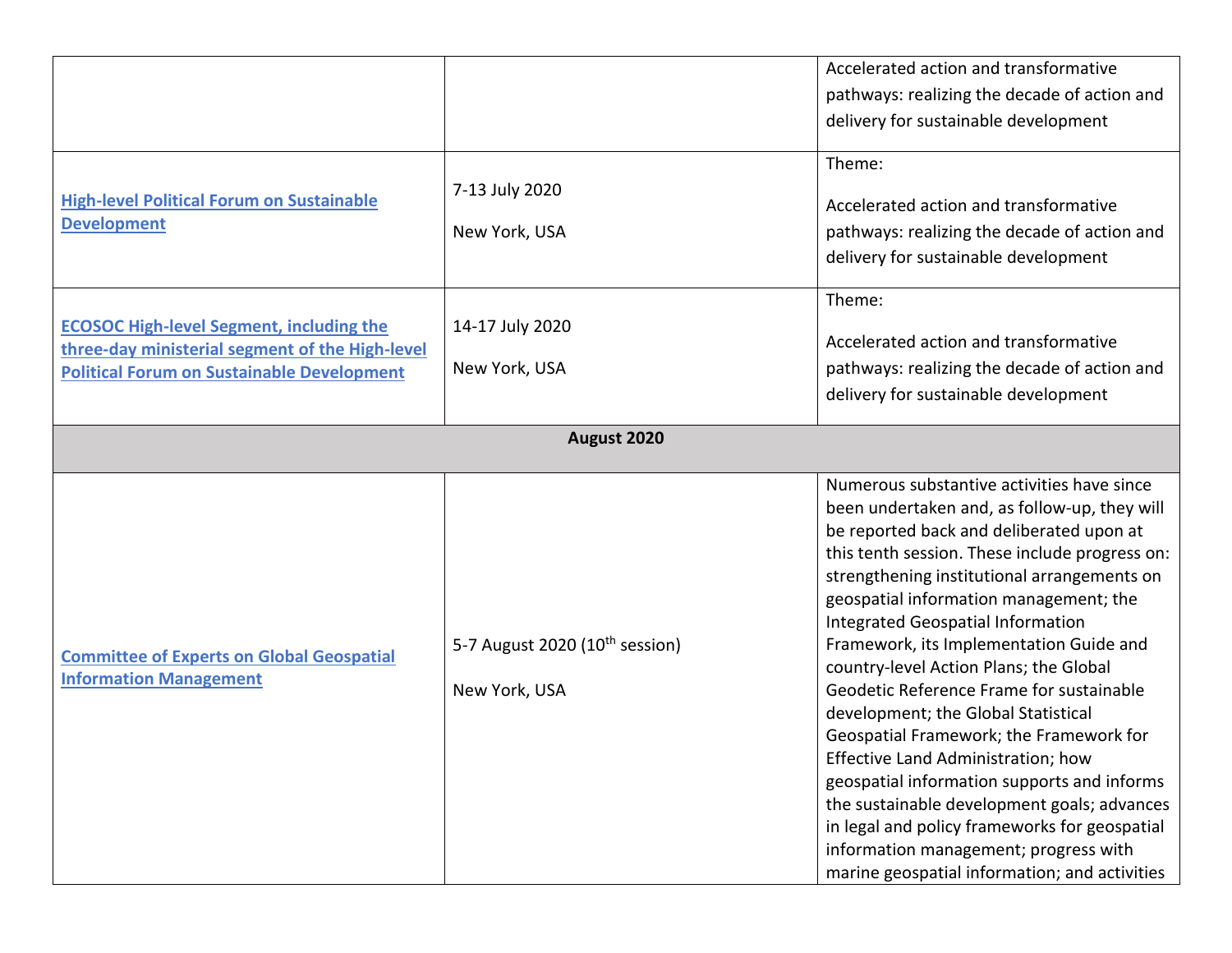|                                                                                   |                                                                                            | related to geospatial information and<br>services for disasters.                                                                                                                                  |  |
|-----------------------------------------------------------------------------------|--------------------------------------------------------------------------------------------|---------------------------------------------------------------------------------------------------------------------------------------------------------------------------------------------------|--|
|                                                                                   | September 2020                                                                             |                                                                                                                                                                                                   |  |
| <b>Committee on Economic, Social and Cultural</b><br><b>Rights</b>                | 28 September - 16 October 2020 (68 <sup>th</sup> session)<br>Geneva, Switzerland           | The Committee will consider the following<br>State reports during the session: Azerbaijan,<br>Bolivia (Plurinational State of), Bosnia and<br>Herzegovina, Finland, Kuwait, Latvia,<br>Nicaragua. |  |
| <b>Human Rights Council</b>                                                       | 14 September - 2 October 2020 (45 <sup>th</sup> regular<br>session)<br>Geneva, Switzerland |                                                                                                                                                                                                   |  |
| October 2020                                                                      |                                                                                            |                                                                                                                                                                                                   |  |
| <b>Committee of Experts on International</b><br><b>Cooperation in Tax Matters</b> | 20-23 October 2020 (21 <sup>st</sup> session)<br>Geneva, Switzerland                       |                                                                                                                                                                                                   |  |
|                                                                                   | November 2020                                                                              |                                                                                                                                                                                                   |  |
| <b>Human Rights Council</b>                                                       | 2-13 Nov 2020 (37 <sup>th</sup> session)<br>Geneva, Switzerland                            | Working Group, Universal Periodic Review                                                                                                                                                          |  |
| December 2020                                                                     |                                                                                            |                                                                                                                                                                                                   |  |
| <b>Commission on Narcotic Drugs</b>                                               | December 2020 (reconvened 63rd session)<br>(TBC)<br>Vienna, Austria                        |                                                                                                                                                                                                   |  |